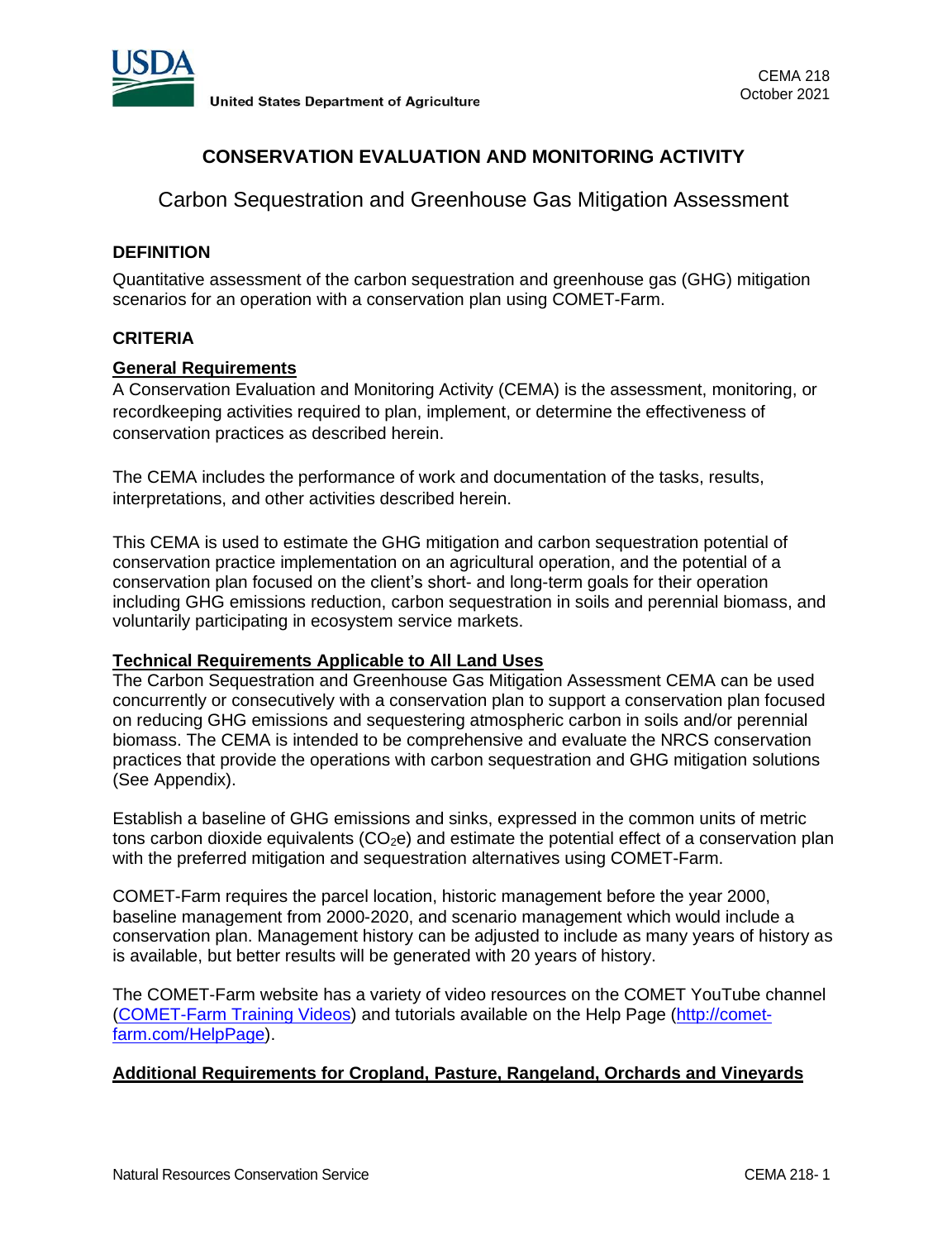In addition to the historic, baseline, and conservation scenario management history and plan, Cropland, Pasture, Rangeland, Orchard and Vineyard management categories should include, as applicable:

- Crops (annuals, seasonal cover, orchard/vineyard, forage), planting and harvest dates, harvest and grazing removal estimates
- Tillage type and frequency
- Irrigation type and frequency
- Manure/compost application, type, characteristics and amount
- Fertilizer application, type and amount
- Liming application
- Burning management practices

## **Additional Requirements for Animal Agriculture**

For animal agriculture and production, details of animal production of GHG emissions include the following information, as applicable:

- Animal type(s)
- Herd size/number of animals, monthly
- Animal characteristics
- Feed and feeding situation
- Manure system type and management details

## **Additional Requirements for Agroforestry and Forestry**

For agroforestry and forestland estimates of GHG mitigation and soil carbon sequestration (soils and perennial biomass) include the following information:

- Agroforestry and Forest location and type (general species/family)
- Diameter at breast height (DBH) or age
- Number of trees
- Historic land cover
- Age or total volume in  $m^3/ha$  or merchantable volume in  $m^3/ha$
- Management Prescription (grow or clear cut)

#### **Documentation**

Quantify the amount of GHG reduction and/or enhanced carbon sequestration using COMET-Farm. Evaluate a minimum of two future emission reduction and/or enhanced carbon sequestration scenarios and include a copy of COMET-Farm final report selecting the final atmospheric-beneficial alternatives.

#### **Definitions**

*Carbon Sequestration* is the process by which atmospheric carbon dioxide is captured and stored in perennial biomass and soils of agricultural, agroforestry and forestry systems.

*COMET-Farm* is a whole farm and ranch carbon sequestration and greenhouse gas accounting system developed through a long-standing strategic partnership between NRCS and Colorado State University. COMET-Farm is a computer modeling platform utilized to evaluate the atmospheric impacts of various NRCS conservation practices on crop, range, pasture, forest, agroforestry land uses.

*Greenhouse Gases* - Carbon dioxide (CO<sub>2</sub>), nitrous oxide( $N_2O$ ), and methane (CH<sub>4</sub>) are the three main greenhouse gases associated with agricultural production and land management that have contributed to the continued increase in global temperatures and changing climate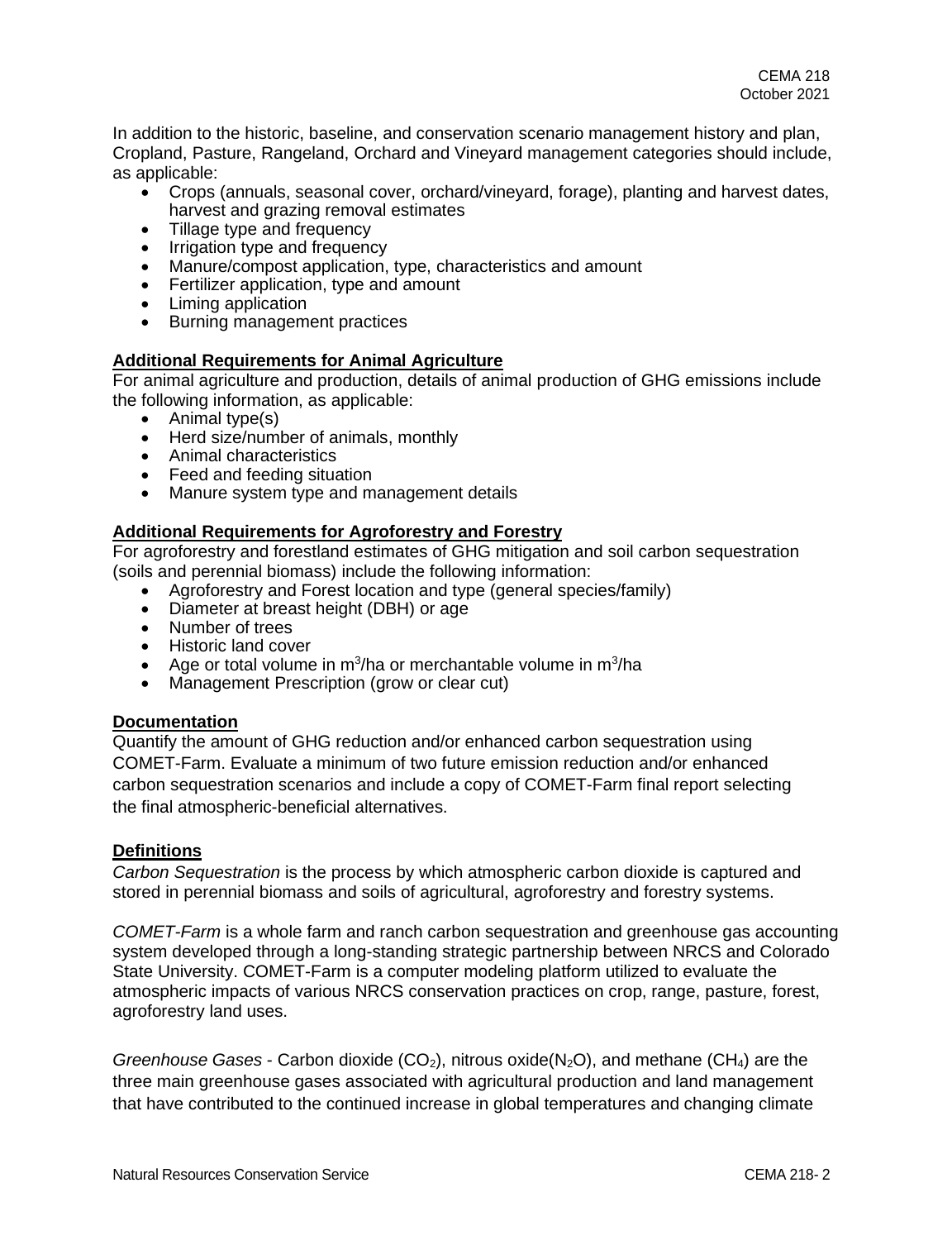conditions since the industrial revolution. All greenhouse gases are typically presented in units of carbon dioxide equivalents  $(CO<sub>2</sub>e)$ . Global Warming Potentials are utilized to convert non-CO<sub>2</sub> greenhouse gases to CO<sub>2</sub>e units. Additional information can be found on the EPA's website.

*Mitigation* is the act of decreasing human-induced sources of GHGs that change the earth's energy balance, contributing to climate change.

# **DELIVERABLES**

These deliverables apply to Conservation Evaluation and Monitoring Activity (CEMA) 218.

Two copies (hardcopy or electronic) of the COMET-Farm report must be developed—one for the client and one for the NRCS field office. At the client's request, the Technical Service Provider (TSP) or other qualified agricultural professional can deliver NRCS's copy to the NRCS Field Office. The client's copy must include all sections unless the client requests other documents from this section. The NRCS copy must include all items identified herein. An additional electronic copy of the COMET-Farm report should also be uploaded on NRCS Registry.

# **1. Cover Page**

- a) Client Identification:
	- 1) Operation name, owner name, street address and county/state.
	- 2) Primary phone number of client.
- b) TSP or other qualified agricultural professional with Carbon Farm Planning certification or a combination of education (degree in natural resources, physical or environmental science), experience, and COMET-Farm training, as applicable:
	- 1) Name, address, phone number, email, TSP number.
	- 2) Names and credentials of all persons that performed substantive work.
	- 3) TSP certification statement with signature and date.
	- 4) A statement that the TSP or agricultural services provided:
		- i. Comply with all applicable Federal, State, Tribal, and local laws and requirements.
		- ii. Meet applicable NRCS program requirements.
		- iii. Are consistent with the conservation program goals and objectives for which the program contract was entered into by the client.
		- iv. Incorporate alternatives or interpretations that are both cost effective and appropriate.
- c) Client acceptance statement:
	- 1) A statement that the information represents existing conditions.
	- 2) Signature of the client and date the client received the plans.
- d) Block for NRCS reviewer acceptance (to be completed by NRCS), as applicable.

# **2. Correspondence**

a) Document the client's objectives.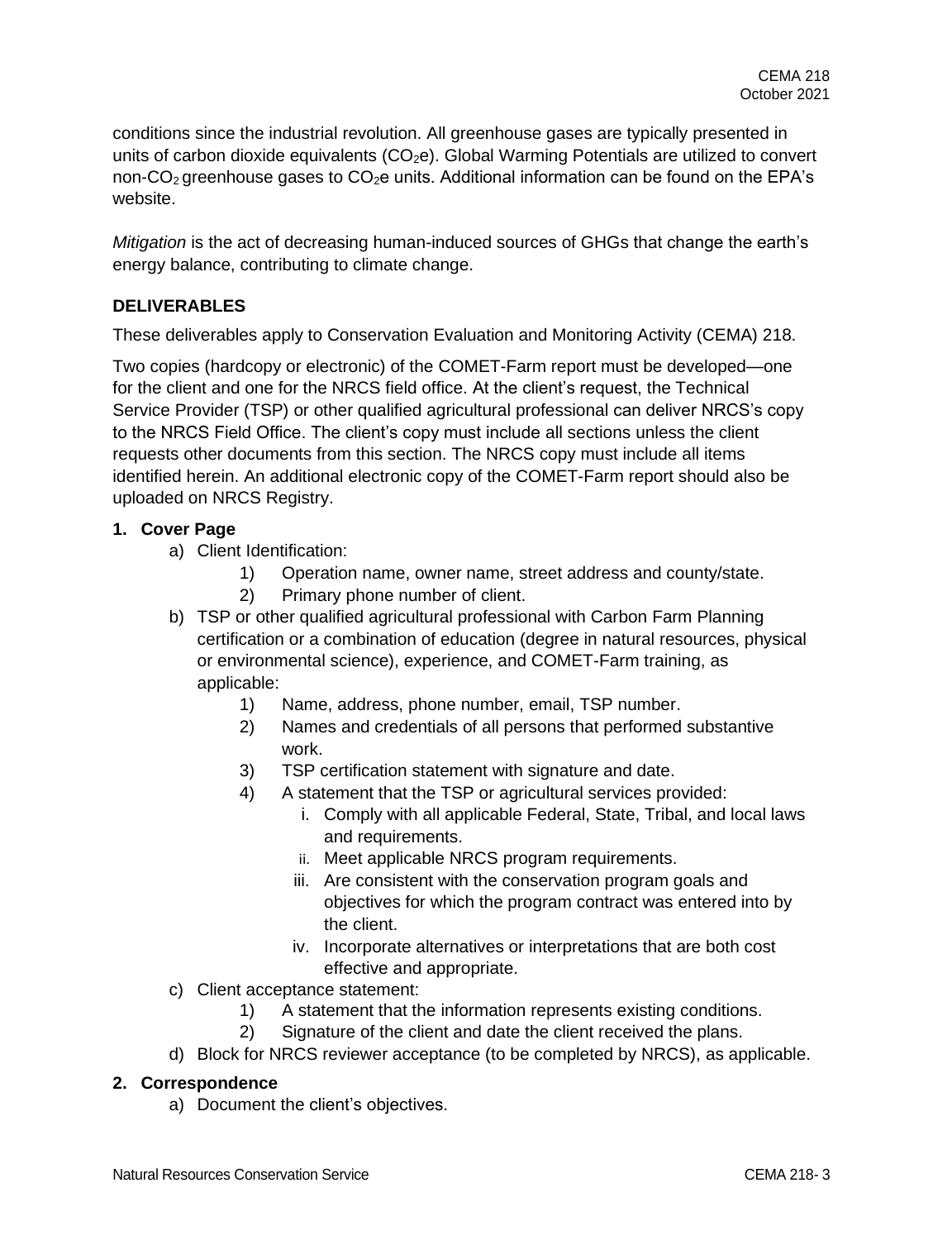- b) Document each interaction with the client, include notes and results of that interaction, date, and initials of the TSP or other qualified agricultural professional.
- c) Document each site visit, activity in the field, results of each site visit, all parties present, date, and initials of the TSP or other qualified agricultural professional.
- d) Any correspondence between the TSP or other qualified agricultural professional and the client relating to the development of the CEMA.

## **3. Maps**

- a) Maps to include, but not be limited to:
	- 1) General location map of the assessment area(s) showing access roads to the location.
	- 2) A map to account for the entire COMET-Farm assessment area. This map may be obtained from the client.
	- 3) Other maps, as needed, with appropriate interpretations.
- b) At a minimum, all maps developed for the CEMA will include:
	- 1) Title block showing:
		- i. Map title.
		- ii. Client's name (individual or business).
		- iii. Prepared with assistance from NRCS.
		- iv. Assisted By [TSP or planner's name].
		- v. Name of applicable conservation district, county, and State.
		- vi. Date prepared.
	- 2) Map scale.
	- 3) Information needed to locate the assessment or monitoring area, such as geographic coordinates, public land survey coordinates, etc.
	- 4) North arrow.
	- 5) Appropriate map unit symbols and a map symbol legend on the map or as an attachment.

# **4. Documentation**

a) A copy of COMET-FARM report that includes the historic and baseline estimates of climate benefits and the estimates based on the final selected alternatives of a conservation plan focused on soil carbon sequestration and GHG mitigation.

#### **REFERENCES**

USDA Natural Resources Conservation Service. Field Office Technical Guide. <https://efotg.sc.egov.usda.gov/#/>

USDA Natural Resources Conservation Service. National TSP Website. <https://www.nrcs.usda.gov/wps/portal/nrcs/main/national/programs/technical/tsp/>

#### USDA Natural Resources Conservation Service. National TSP

Resources. [https://www.nrcs.usda.gov/wps/portal/nrcs/detail/national/programs/technical/tsp/?cid=](https://www.nrcs.usda.gov/wps/portal/nrcs/detail/national/programs/technical/tsp/?cid=nrcseprd1417414) [nrcseprd1417414](https://www.nrcs.usda.gov/wps/portal/nrcs/detail/national/programs/technical/tsp/?cid=nrcseprd1417414)